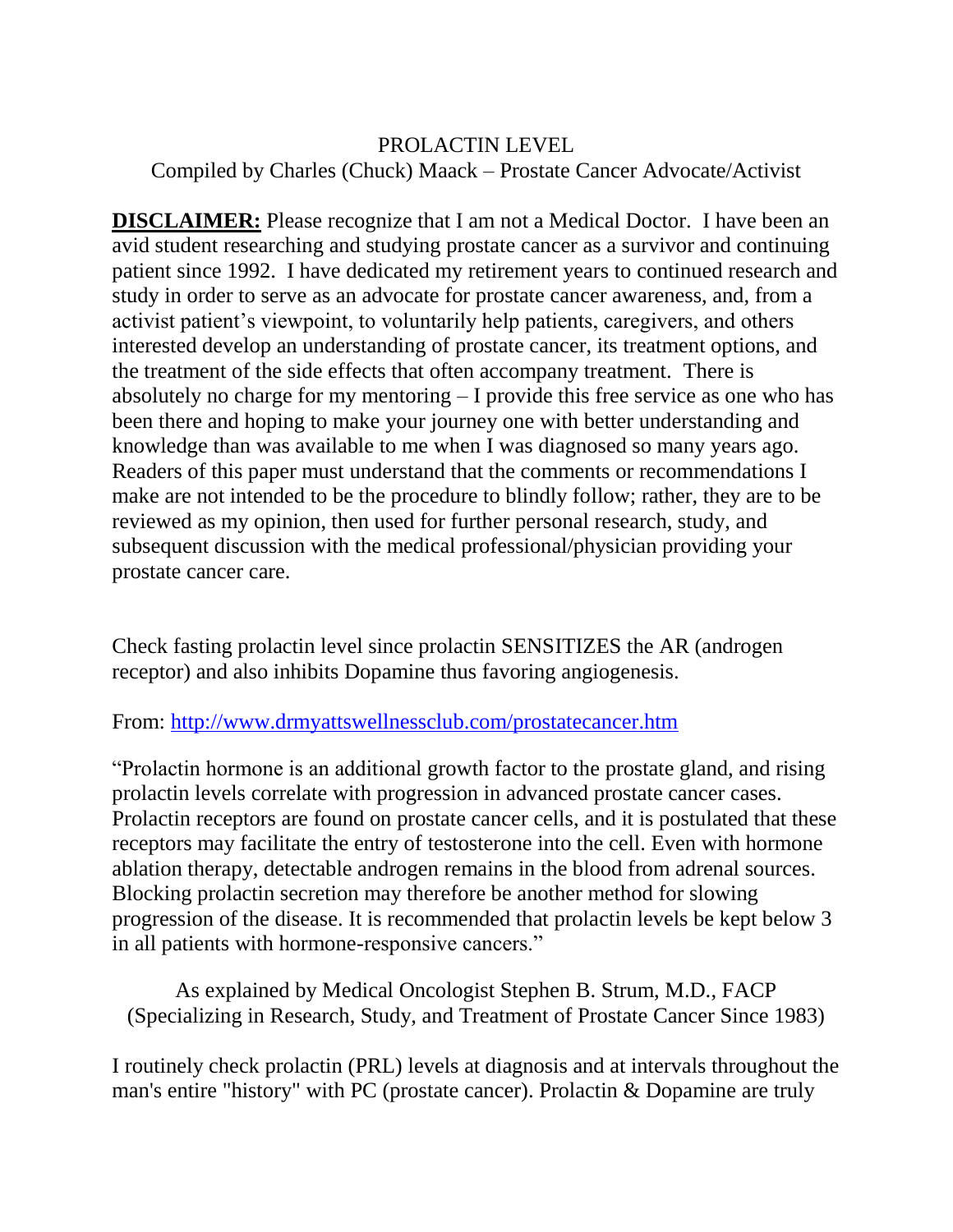forgotten aspects of ADT that can be easily manipulated with various drugs, the most common of which is cabergoline (Dostinex®). There are some drugs in medicine that are amazing faithful; you can call them HiFi or high fidelity drugs. HiFi drugs routinely work and achieve the goal desired. Even tiny doses of cabergoline consistently lower PRL levels. Therefore, I start with a half tablet of cabergoline which comes as a 0.5 mg size. The dosing is accordingly 0.25mg three times a week. In Latin that is 0.25mg tiw (thrice in week). After 4 weeks I check the PRL level & upon rare occasions if I have to  $\uparrow$  the dose to 0.5mg biw (twice a week) or tiw then I do so. What we do when we lower prolactin is to raise dopamine. The desired biological effects are to reduce PRL actions and increase dopamine actions.

Prolactin actions:

1) acts synergistically with LH to stimulate testosterone secretion from testicles by increasing the number of LH receptors in the testis;

2) influences adrenal androgen formation;

3) enhances testosterone uptake by prostatic cells;

4) alters intra-prostatic androgen metabolism

5) increases uPA to dissolve ECM (extracellular matrix) and facilitate spread of  $CA$ 

6) enhances angiogenesis

7) decreases libido

8) decreases cognitive function

1) Aragona C, Bohnet HG, Friesen HG: Localization of prolactin binding in prostate and testis: the role of serum prolactin concentration on the testicular LH receptor. Acta Endocrinol 84:402, 1977.

## **FURTHER ON DOPAMINE ACTION FOLLOWING REDUCING PROLACTIN LEVEL**

Dopamine Actions:

- 1. Decrease sensitivity of AR (androgen receptor) via prolactin decrease
- 2. Improve mental clarity as a result of dopamine increase
- 3. Enhance anti-angiogenesis via dopamine increase
- 4. Increase libido via dopamine increase

Estradiol levels are not usually routinely checked by me but I do so in specific contexts. For example, if a man with PC has been treated and his PSA has been zero or flat for a couple of years and I believe he would benefit from TRT (testosterone replacement therapy) then I want to monitor TRT with certain labs, which include PSA, free testosterone & total testosterone, DHT & Estradiol (E2).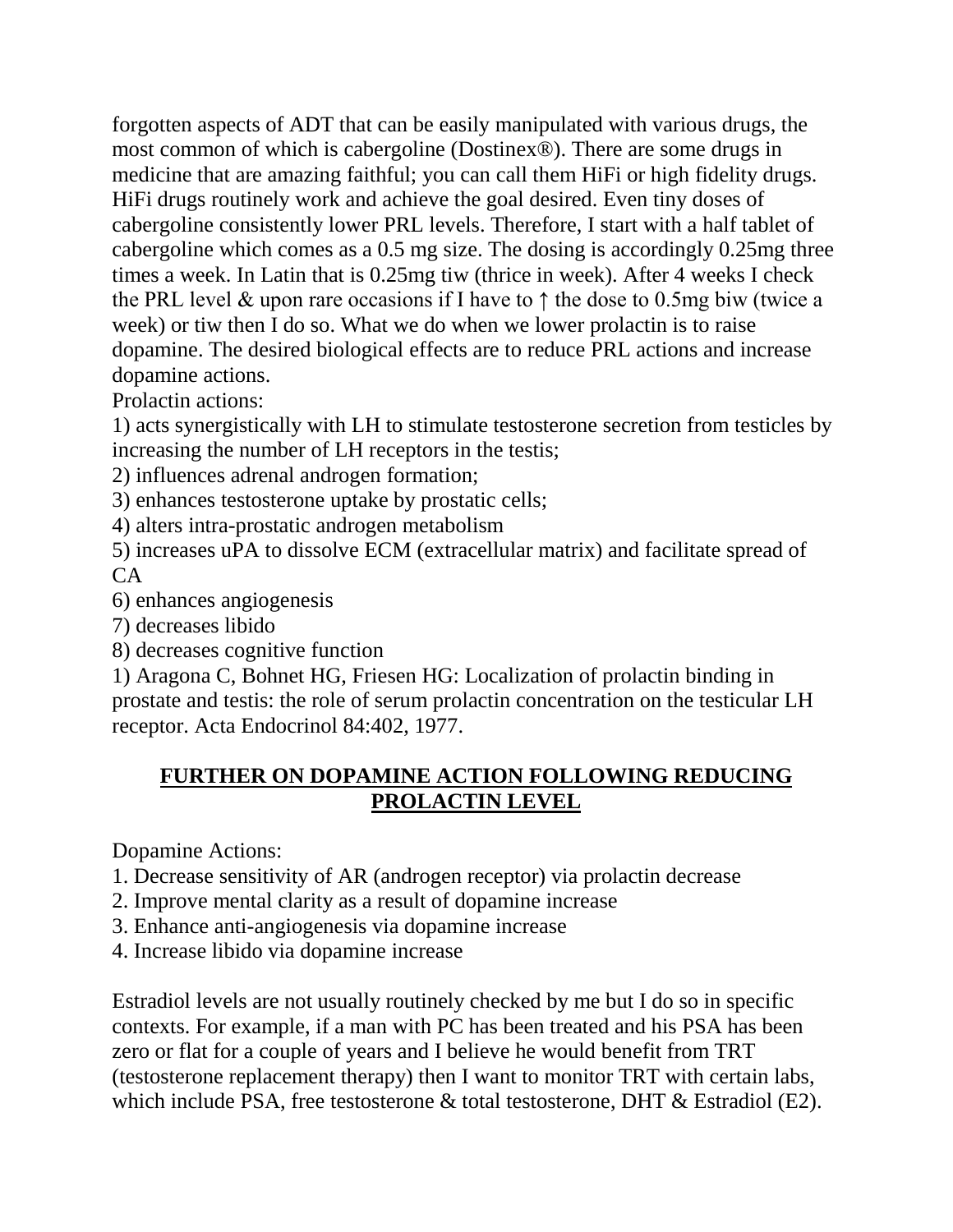Some men have ↑ levels of T on TRT and this kicks in the enzyme AROMATASE which converts  $T \rightarrow E2$ . Therefore, in such instances I will either use an aromatase inhibitor like Arimidex® (anastrozole) or Aromasin® (exemestane) or perhaps lower the dose of TRT.

Estradiol will stimulate prolactin increase so it would be a good idea to check E2 if PRL is not where I want it to be. I do not abide by the "normal" levels when it comes to prolactin but use my desired Biological End Point (BEP) as  $<$  5 ng/ml. Almost always 0.25mg biw to tiw of cabergoline will achieve this BEP. Sadly, but expectedly, despite cabergoline being generic the pharmaceutical company that makes generic cabergoline still has an outrageous price. What has and is happening is that generic no longer equates with a major price reduction when patent rights are over. More greed.

When the people clamor for ability to have a free market i.e. democracy, capitalism, and there is competition with prices, then will we see drug costs ↓ ↓ . To find such levels of Capitalism one has to travel to Viet Nam, Cambodia and ironically other communistic countries. Irony is a way life slaps you in the face.

Stephen B. Strum, MD, FACP

Board Certified: Internal Medicine, Medical Oncology ASCO (American Society of Clinical Oncology) since 1973 FACP (Fellow American College of Physicians) since 1979 AUA (American Urological Association) since 1998 ASTRO (American Society for Therapeutic Radiology and Oncology) since 2002 Society for Hematopathology Founding Member 1982 PCRI (Prostate Cancer Research Institute) First Medical Director and Co-Founder 1997

## **TERMS:**

- PRL Prolactin Level
- tiw thrice in week
- biw twice in week
- LH Luteinizing Hormone
- ECM Extracellular Matrix

uPA – Urokinase-Type Plasminogen Activator (Since this is a term we often do not see and thus unaware of its activity, numerous independent studies have demonstrated that patients with low levels of uPA and PAI-I (its inhibitor) in their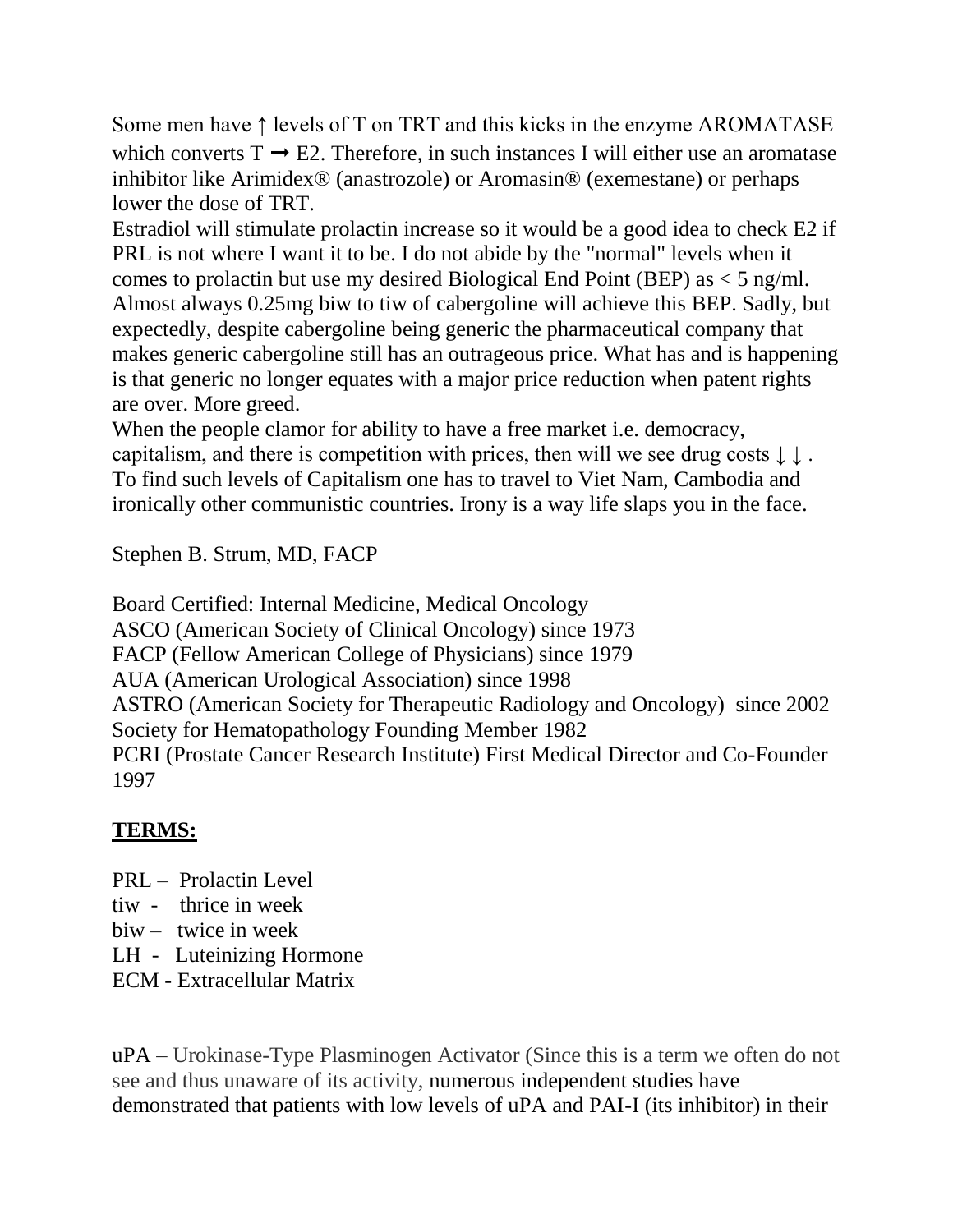primary tumor tissue have a significantly better survival than patients with high levels of either factor)

- CA Cancer
- AR Androgen Receptor
- T Testosterone
- DHT Dihydrotestosterone
- TRT Testerone Replacement Therapy
- E2 Estradiol
- PC Prostate Cancer
- PSA Prostate-specific Antigen

Dr. Strum compares his reasoning to that of detective Jack Webb in the "Dragnet" TV series of long ago – "The facts, ma'am, just the facts." But in this case, "The BEPs man, just the BEPs."

All of the above puts Prolactin into the #1 spot as the most neglected hormone in discussions of men with PC and the topic of ADT (androgen deprivation therapy).

As with all medications, side effects might be experienced so patients should be aware of those side effects, and if they do occur, stop the medication and inform their treating physician. See:

<http://www.drugs.com/sfx/cabergoline-side-effects.html>

I do know of a patient taking both Zytiga/abiraterone acetate AND cabergoline at the same time who found difficulty breathing, a side effect both can cause so should likely not be taken at the same time. Certainly discuss with one's treating physician if to continue cabergoline or consider reducing intake to once or twice a week to see if this alleviates any side effect experienced. This patient also had heart issues and experienced an exacerbation of those issues possibly from either or both of these medications. Personally, I have been on Zytiga daily and cabergoline 0.25mg every Monday, Wednesday, and Friday for over four years never experiencing the foregoing.

Something else that should be important to some men is that cabergoline is another medication that can help with orgasm problems. It blocks the release of prolactin that appears to play an important role in the refractory period after orgasm when men can't have another orgasm for a while.